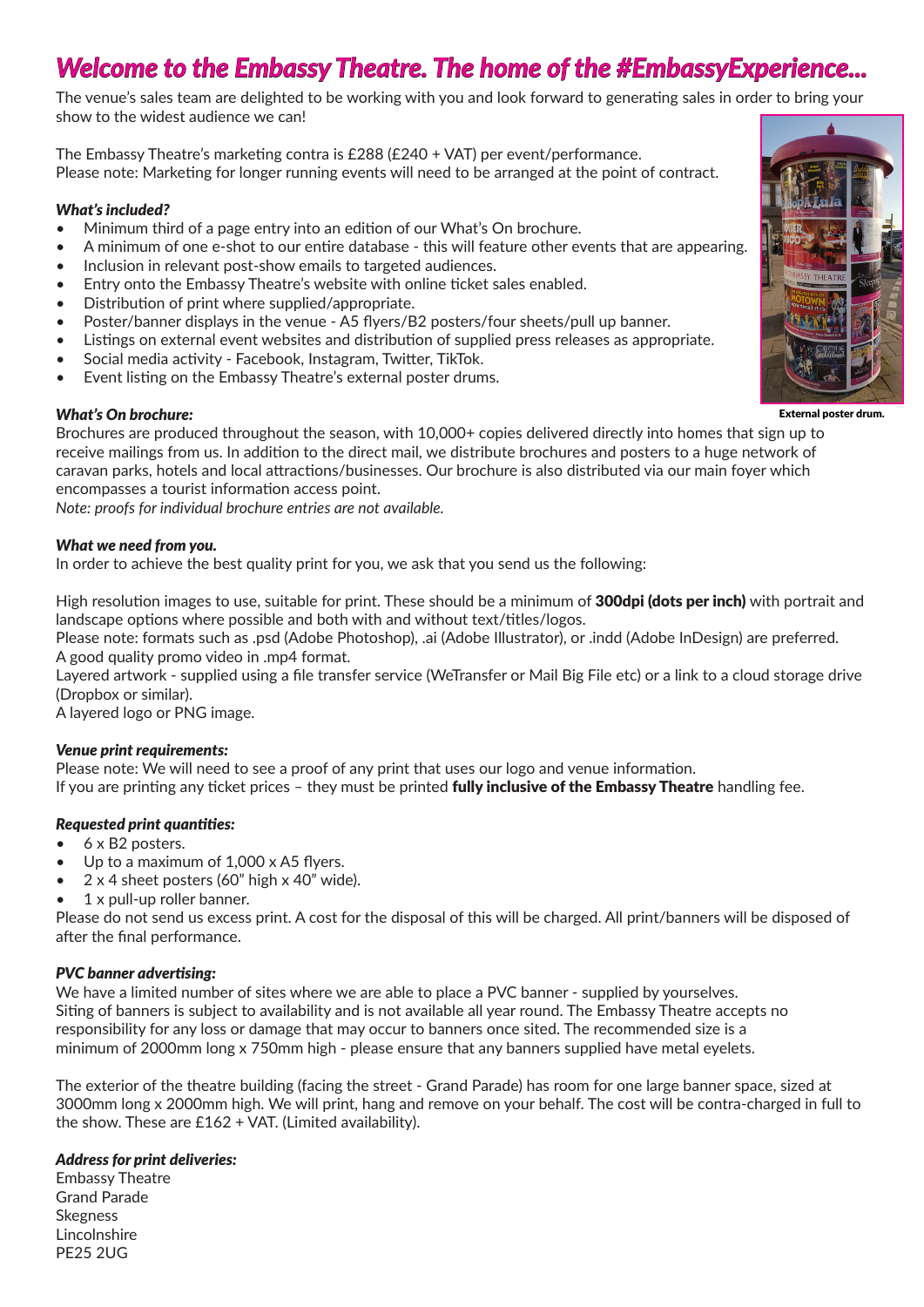# *Embassy Theatre website listing:*

To enable online sales, please provide the following:

A selection of high resolution portrait and landscape images supplied both with and without text/titles/logos. Production shots.

Web header image dimensions are sized at 1920 pixels wide x 575 pixels high.

One website thumbnail - sized to 420 pixels wide x 250 pixels high.

If you cannot supply an image to this size the listing may not display correctly - we reserve the right to edit the supplied images and will ensure a 'best-fit' where possible.

A maximum of 300 words promoting and explaining your event. Brochure copy will be acceptable. We ask that you make the copy as detailed as you can. A description of the show/artist/performers - not just a biography or press release. We reserve the right to edit the supplied copy to suit our audience.

Links for video features (we can link to YouTube).

*A WeTransfer/Dropbox link to a .mp4 video download is also vital for social media activity.*

Links to the show/event website – these can be included as a part of your event listing.

Links to your social media channels.

Reviews or quotes relating to your event/artist/production.

Please advise and supply information relating to any specific content or details within your event/show including but not limited to:

- Age restrictions or recommendations.
- Strobe light and/or pyrotechnics.
- Any adult themes within the event.
- Support acts.
- Availability of education packs or other resources.

Our preference is to run with 'Early Bird' ticket offers that are negotiated at the point of contract and are launched as the show goes on sale. We will not distribute last minute offers as we feel that these have a detrimental effect on our core audience and upset those who booked earlier at potentially, a higher price.

Please note: The Embassy Theatre reserves the right to edit any copy supplied.

## *E-shots:*

Your show/production will feature in at least one e-shot with some receiving additional targeted output. We send out e-shots regularly, to those registered with our email marketing system. There are currently, in excess of 23,000 people registered. These are designed with one lead event/main feature listing (chosen at our discretion) and a cross-section of other events scheduled in the coming weeks at the time of the e-shot or announcing a new on-sale. Please note: the e-shot content and frequency is entirely at the discretion of the venue.

We do not issue solus e-shots however targeted e-shots are available, allowing us to tailor make the audience and therefore see a better return in your investment. These are £100 + VAT.

# *Digital opportunities:*

The venue has two street facing screens that operate 24/7 - 365 days a year. A still image can be used as a part of the on screen animation however .mp4 format videos are also welcomed.

Space can be booked at a cost £30 + VAT per week.

The venue will create the artwork on your behalf.

Still images are welcomed for slide shows - 1080 pixels wide x 1920 pixels high (portrait at 300dpi).

We work with a digital screen partner that operates three sites in the local area - at roundabouts and very busy junctions.

Still image slides can be booked - with a 10 second uptime, every few minutes. We have invested heavily in this area and have negotiated excellent rates. Images are sized at 576px wide x 288px high and 600px wide x 280px high (72dpi please).

- One screen | from £350 + VAT for 14 days.
- Two screens | from £700 + VAT for 14 days.

Longer campaigns are available at a slightly reduced rate.



External digital screen.



Internal digital screen.